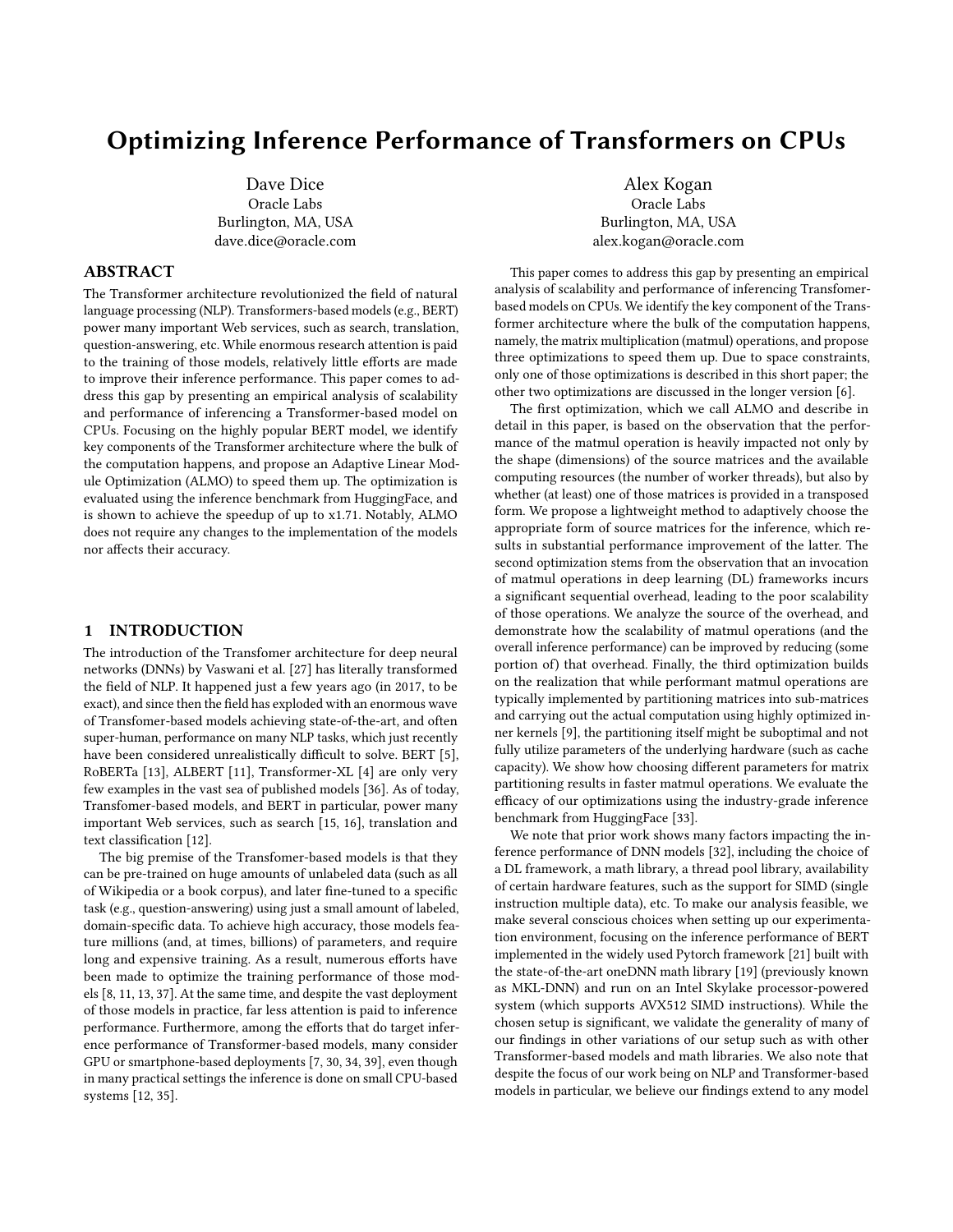in which matmul operations consume a significant portion of the inference time.

The rest of the paper is organized as follows. We provide the relevant background on Transformers and BERT in Section [2.](#page-1-0) The related work is discussed in Section [3.](#page-1-1) We describe our evaluation setup in Section [4](#page-2-0) and provide the analysis of the inference performance of BERT on CPUs in Section [5.](#page-2-1) Based on this analysis, we describe the Adaptive Linear Module Optimization (ALMO) for inference performance in Section [6;](#page-3-0) additional optimizations are described in the longer version of this paper [\[6\]](#page-6-16). Finally, we conclude in Section [7](#page-5-0) with a discussion of the results and some of the future directions.

#### <span id="page-1-0"></span>2 BACKGROUND: TRANSFOMER AND BERT

The Transformer architecture [\[27\]](#page-6-0) is composed of two stacks of identical layers; those stacks are called encoder and decoder. For the purpose of this paper, we will focus on the encoder stack only, which is used exclusively in many actual Transformer-based models, including BERT. In fact, we will note upfront that BERT's model architecture is almost identical to the Transformer encoder, only tweaking the number of layers, the activation function, etc. [\[5\]](#page-6-1). Also, we note that BERT itself has multiple configurations that differ in the various model hyper-parameters (e.g., the "base" configuration for BERT has 12 layers while the "large" one has 24). Unless specified otherwise, when we say BERT in this paper, we refer to to its "base" configuration [\[5\]](#page-6-1).

Each encoder layer has two sublayers, the first being a multi-head self-attention mechanism and the second being a position-wise fullyconnected feed-forward network. A residual connection is employed around each of the sub-layers, followed by layer normalization.

The attention mechanism is at the heart of the Transformer architecture. For the purpose of this paper we will focus on the actual computations performed by this mechanism; the explanation of the intuition behind those computations can be found in many excellent sources [\[1,](#page-6-22) [17\]](#page-6-23), including in the original paper [\[27\]](#page-6-0). Specifically, the attention mechanism takes as an input three matrices Q, K and V and computes the output matrix:

<span id="page-1-2"></span>
$$
Attn(Q, K, V) = softmax(\frac{QK^{T}}{\sqrt{d_{k}}})V
$$
\n(1)

where  $d_k$  is the attention input dimension (64 for the BERT model). As mentioned above, each self-attention sublayer includes multiple heads (12 for the BERT model). The computed function of this sublayer is given by the following expressions:

$$
MultiHead(Q, K, V) = Concat(head_1, ..., head_h)W^O
$$
  
where  $head_i = Attn(QW_i^Q, KW_i^K, VW_i^V)$  (2)

where  $W^O$ ,  $W^Q_i$  $W_i^Q,$   $W_i^K$  and  $W_i^V$  are parameter matrices. Overall, the computation of the multi-head self-attention requires 4 matrix multiplications to create input token projections (the Q, K and V matrices) and the projection of the concatenated output of all the multiple heads. (We note that when Transformer is implemented in Pytorch, each of those multiplications are performed during the computation of the corresponding Linear modules.) In addition, two batched matrix multiplications are required to calculate the

Attn function in Equation [1.](#page-1-2) Furthermore, the self-attention sublayer includes the invocation of softmax and layer normalization operations.

As for the fully-connected feed-forward sublayer, it consists of two linear transformations with an activation function in between:

$$
FFN(x) = Act(xW_1 + b_1)W_2 + b_2
$$
 (3)

where  $W_1$ ,  $b_1$ ,  $W_2$  and  $b_2$  are weight and bias matrices, respectively (which are model parameters, one set for each layer) and Act is an activation function, such as gelu [\[10\]](#page-6-24). While the inputs and outputs of the feed-forward sublayer have the same dimensions as the rest of the model (768, in case of BERT), the inner-layer has a larger dimensionality (3072 for BERT). It is easy to see that the computation of the feed-forward sublayer requires two matrix multiplication operations (carried by two Linear modules in Pytorch), as well as an activation function and a layer normalization operation.

## <span id="page-1-1"></span>3 RELATED WORK

There is a relatively small body of work we are aware of on optimizing inference performance of NLP models on CPUs. Ning et al. [\[16\]](#page-6-7) describe their effort on accelerating BERT with ONNX Runtime, an inference engine compatible with PyTorch and TensorFlow. The idea is to fuse multiple operations in the computation graph (e.g., matrix multiplication, layer normalization and gelu) to reduce the amount of overhead (e.g., memory copying) in invoking each elementary computation individually. They also experiment with reducing the number of layers in BERT sacrificing (some) accuracy for higher performance. In general, we note that the operation fusion is a known technique for optimizing inference performance, and is orthogonal to the optimizations described in this paper. Also, our techniques aim for performing the given inference computations faster, but without any change to the accuracy.

Wu et al. [\[35\]](#page-6-15) describe another effort to optimize inference of BERT in Apache MXNet using the GluonNLP toolkit. They report on speedups achieved by using the MKL math library in MXNet as well as from quantizing the model for better performance with lower precision. We note that we use MKL as one of the baseline configurations in our analysis, while model quantization is, once again, orthogonal to the ideas discussed in this paper and may result in reduced accuracy.

There is an enormous effort on refining an/or replacing the attention mechanism with a more efficient alternative that requires less computation and/or allows scaling for longer sentences, e.g., [\[2,](#page-6-25) [3,](#page-6-26) [28,](#page-6-27) [38\]](#page-6-28). While most of those efforts are primarily concerned with speeding up training, they help inference directly or indirectly as well. Notably, one of the goals behind the knowledge distillation effort [\[25,](#page-6-29) [26,](#page-6-30) [29\]](#page-6-31), i.e., training a smaller model (student) to achieve a similar accuracy as a larger one (teacher), is reducing the inference latency. Indeed, Le and Kaehler describe how they employ distillation with quantization to speedup their deployment of BERT on CPUs [\[12\]](#page-6-8). We believe the optimizations described in this paper apply to most of such work. In particular, we show the speedups achieved by our optimization for inferencing Distil-Bert [\[25\]](#page-6-29), a popular model that uses knowledge distillation, are similar to those of BERT.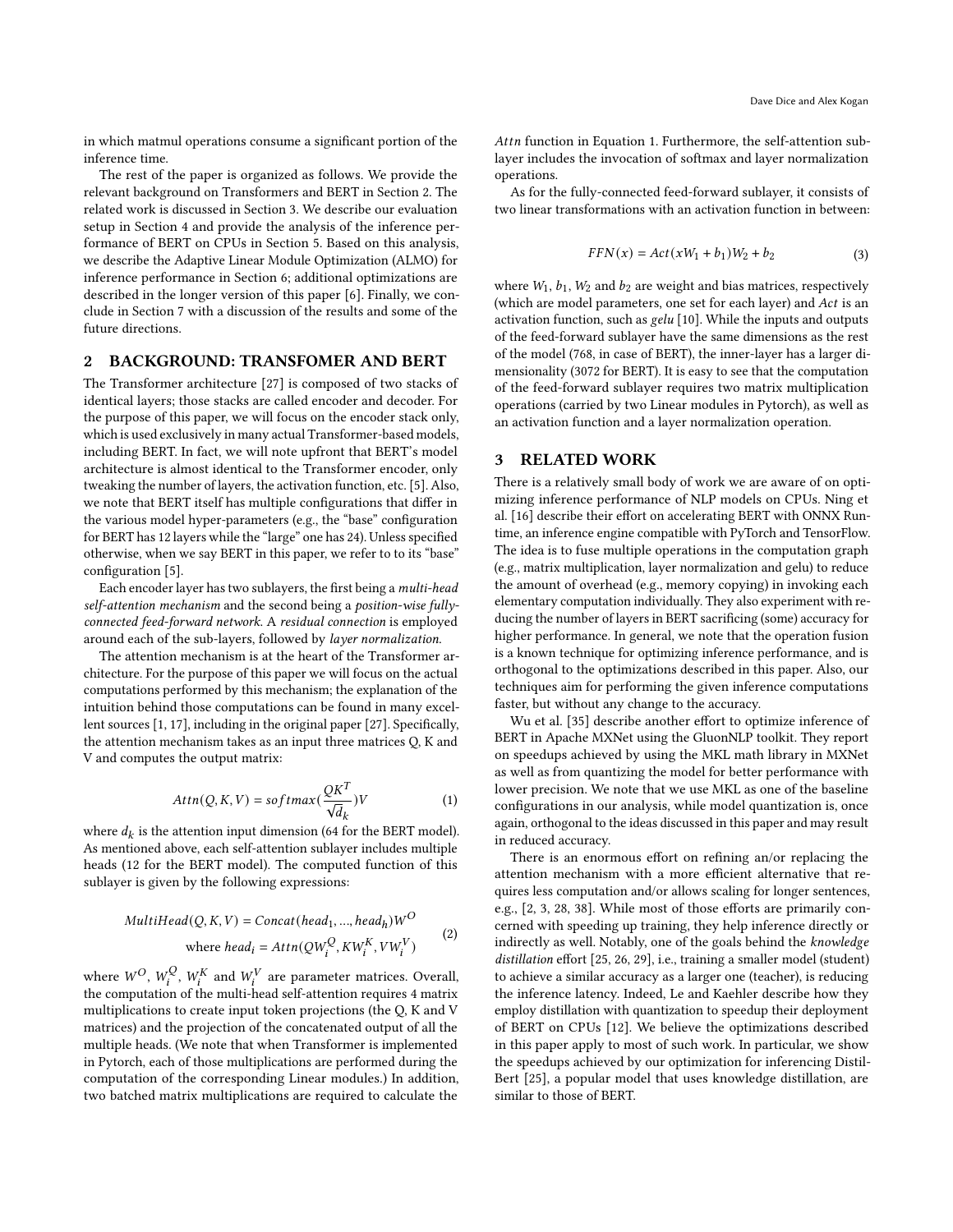Optimizing Inference Performance of Transformers on CPUs

<span id="page-2-2"></span>

Figure 1: Inference latency and the breakdown of runtime spent in different sub-layers (Self-Attention, Feed-Foward, and their components) for BERT and input sequences of various sizes.

In a broader context, Liu at et. [\[14\]](#page-6-32) describe an approach called NeoCPU for optimizing CNN inference on CPUs. In addition to the common optimizations of operation fusion and inference simplification, NeoCPU manipulates the data layout flowing through the model to minimize the overhead of transforming the data between various individual operations. Fang et al. [\[7\]](#page-6-11) present TurboTransformers, a GPU-based serving system for Transformer models. They describe a number of optimizations targeting GPUs, such as memory management and batch reduction. Optimizing inference of NLP models on GPUs has been also the motivation behind the work by Wang et. al [\[30\]](#page-6-12). At the same time, Wu et al. [\[34\]](#page-6-13) describe opportunities and design challenges in enabling machine learning inference on smartphones and other edge platforms.

### <span id="page-2-0"></span>4 EVALUATION ENVIRONMENT

In this section, we describe the hardware and software setup for our experiments. We ran the experiments on an Intel-based system featuring two Intel Xeon Platinum 8167M processors with 26 hyperthreaded cores each, and runs an Oracle Linux 7.8 OS. To avoid any non-uniform memory access effects, we use the numactl utility to restrict all our experiments to executing on and allocating memory from one socket only.

On the software side, we use Pytorch v1.6, a popular DL framework. We compile Pytorch in the default configuration, which means that it employs MKL as its default math library, but also includes support for oneDNN. While MKL is a closed-source library, oneDNN is "an open-source cross-platform performance library of basic building blocks for deep learning applications" [\[19\]](#page-6-21), and, unless stated otherwise, we use the latter in our experiments.

To invoke oneDNN bindings, one needs to convert a given model as well as the input tensors into the so-called "mkldnn" data format, which dictates how data is laid out in memory [\[20\]](#page-6-33). We note that oneDNN bindings, however, are available for only a handful of DL operations, such as Linear and Convolution modules. In practice, this means that for each such supported operation, Pytorch would seamlessly convert input tensors into the mkldnn format, apply the corresponding operation and convert the output tensors back into the default ("dense") format so they could be sent to other

operations for which oneDNN bindings are not provided. Such conversions do not come for free, however, and involve memory layout translations and memory copying. To avoid this overhead, we extend the integration of oneDNN with Pytorch, adding the missing bindings for various operations invoked by a typical Transformer model, such as the layer normalization, softmax and gelu activation functions. The extension comprises of a few hundred lines of C++ and Python code. As we show in Section [6,](#page-3-0) the resulting setup performs on-par with or better than the default Pytorch configuration (which employs MKL).

We use the popular Transformers Python package (v3.0.2) from HuggingFace, which provides a state-of-the-art implementation of numerous Transformer-based NLP models implemented in Pytorch (and Tensorflow) [\[33\]](#page-6-18). In addition, Transformers includes an easy-to-use inference benchmark, which we utilize heavily for our experiments. Furthermore, we utilize mcbench [\[31\]](#page-6-34), the opensourced suite of microbenchmarks, which includes, among other things, microbenchmarks for evaluating the performance of matrix multiplication operations when invoked directly through the C++ API of the corresponding math libraries.

# <span id="page-2-1"></span>5 INFERENCE PERFORMANCE ANALYSIS

We instrument the BERT model implemented in Transformers [\[33\]](#page-6-18) and collect timing information for various sub-layers (multi-head attention, feed-forward) and modules (Linear, Softmax, etc.) composing the model while executing the Transformers inference benchmark. We experiment with various input sequence lengths and vary the number of threads from 1 to 16 (by setting the OMP\_NUM\_THREADS environment variable). We note that although our experimental machine has more than 16 cores, we deliberately decided to focus on smaller setups, as practical inference deployments typically include a small number of cores [\[12,](#page-6-8) [35\]](#page-6-15).

Figure [1](#page-2-2) presents the inference latency as well as the breakdown of runtime spent in two main sub-layers, attention and feed-forward (along with the small portion of time not associated with any of the sub-layers, which consists mostly of input embedding and pooling of the resulting tensor; this time is denoted as a red box titled "Other"). In addition, we break the time in the two sub-layers into major components. For the attention sub-layer, this is the time spent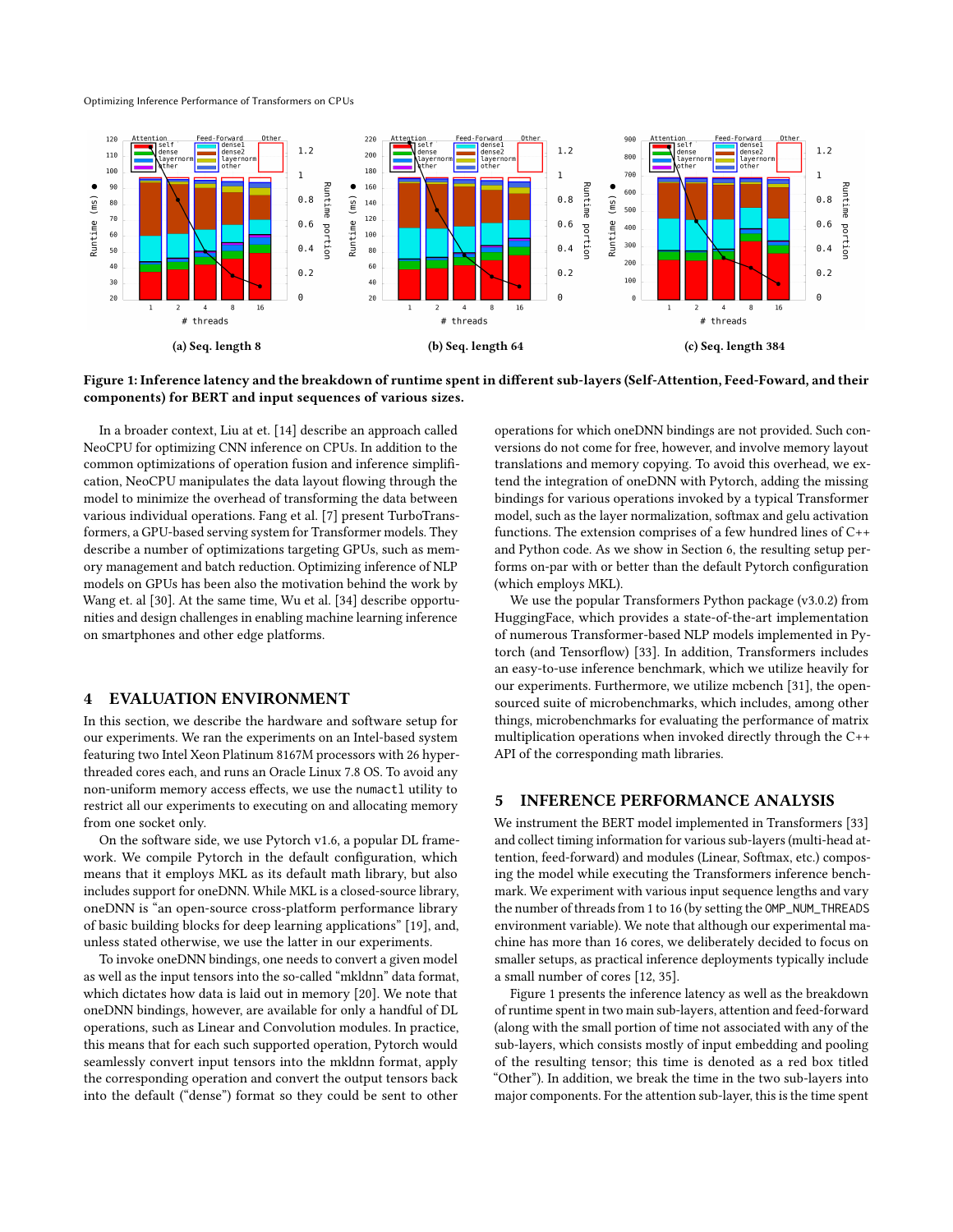<span id="page-3-1"></span>



in self-attention ("self"), the linear projection ("dense"), the layer normalization ("layernorm") and the rest ("other"). For the feedforward sub-layer, this is the time spent in two linear projections ("dense1" and "dense2"), the layer normalization ("layernorm") and the rest ("other"), e.g., the gelu activation function.

Overall, we see that the feed-forward sub-layer typically consumes more time than the attention sub-layer. Linear projections, which ultimately translate into matmul operations, are responsible for that. We do not break down the attention sub-layer for better readability, yet the data shows that linear projections for the Q, K and V matrices consume the large share (50–75%) of its time as well. Along with that, the attention sub-layer does include other modules, e.g., softmax, tensor transpose and reshaping operations, etc., which explains why the time share of the attention sub-layer grows as we increase the number of threads. Specifically, as we show in the longer version of our paper [\[6\]](#page-6-16), matmul operations, being carried out by carefully optimized math libraries (oneDNN, in this case), scale almost linearly with the number of threads. At the same time, other operations (including layer norm, softmax and tensor reshaping) do not scale. As such, their relative portion grows while the portion of time spent in matmul operations shrinks. The portion of non-scalable operation is larger in the attention sub-layer, hence its weight grows with the number of threads. This growth is more tamed when the input sequence is large (cf. Figure [1](#page-2-2) (c)) since the matmul operations are invoked with larger matrices, thus consuming a larger portion of time w.r.t. all other operations.

When examining the total runtime (the black curve in Figure [1\)](#page-2-2), we note that the overall scalability of the inference latency is relatively low, and depends on the input sequence length. In particular, for sequences of 8 tokens, we achieve the speedup of only x3.3 when running with 16 threads versus 1 thread; the speedup goes up to x9.7 for sequences of 384 tokens. Better scalability with longer sequences is, once again, related to the scalability of matmul operations in math libraries and the fact that larger sequences result in heavier matmul operations (with larger matrices) — reducing the time spent in matmul operations when the number of threads increases has a larger effect on the overall scalability of the inference latency.

In Figure [2,](#page-3-1) we present a different way to breakdown the inference runtime, by the time spent in various models. While most module names are self-explanatory, we note that "bmm" stands for batched matrix multiplication, the operation at the heart of the multi-head attention mechanism (there are two of those operations

per each attention layer in BERT); "other" stands for the time spent in computations not included in the specific modules, such as the time spent on transposing and reshaping tensors, input embedding, pooling of the resulting tensor, etc.

Not surprisingly, the vast majority of the inference time is spent in the Linear module, which in practice means matmul operations (the Linear module applies a linear transformation to the incoming data, calculating a product of the input matrix with the stored weight matrix). This concurs the results in Figure [1.](#page-2-2) When summing up both "linear" and "bmm" runtime portions, the matmul operations consume between 66.2% and 91.5% of the total runtime. Note that this portion decreases as we increase the number of threads. As explained above, this is because matmul operations are executed by a math library (oneDNN), and are highly optimized and scale almost linearly with the number of threads.

#### <span id="page-3-0"></span>6 ADAPTIVE LINEAR MODULE

The results in Section [5](#page-2-1) show that the key to improving inference performance on CPU lies in reducing the time spent in matmul operations.

For the context, the API for a matmul operation allows invoking that operation on two source matrices A and B (producing the destination matrix C=AB) s.t. each of the source matrices can be provided in the transposed form [\[18\]](#page-6-35). At the same time, the Pytorch Linear module stores the weight matrix in a transposed form, which means that, during inference, the input matrix (A) is always nontransposed, while the weight matrix (B) is always transposed. We believe the Pytorch designers made this choice (to transpose the weight matrix) to achieve better performance for the backward pass during training  $[22]$ , a concern which is not relevant for inference<sup>[1](#page-3-2)</sup>.

Our experiments with the matmul microbenchmark from mcbench reveal an interesting observation. Figure [3](#page-4-0) demonstrates the ratio between the time to compute matmul when both source matrices are non-transposed to the time to compute matmul when (only) the second source matrix is transposed. In other words, ratio > 1 (ratio < 1) corresponds to cases in which the former (latter, respectively) method is faster. The shape of the second matrix (B) is represented by the name of the corresponding data series, while the shape of the first matrix (A) is given by the sequence length x first dimension of B. Note that the chosen three shapes are not

<span id="page-3-2"></span> $^{\rm 1}{\rm We}$  note that in Tensorflow, the weight matrix is always given in the normal form to the matmul operation.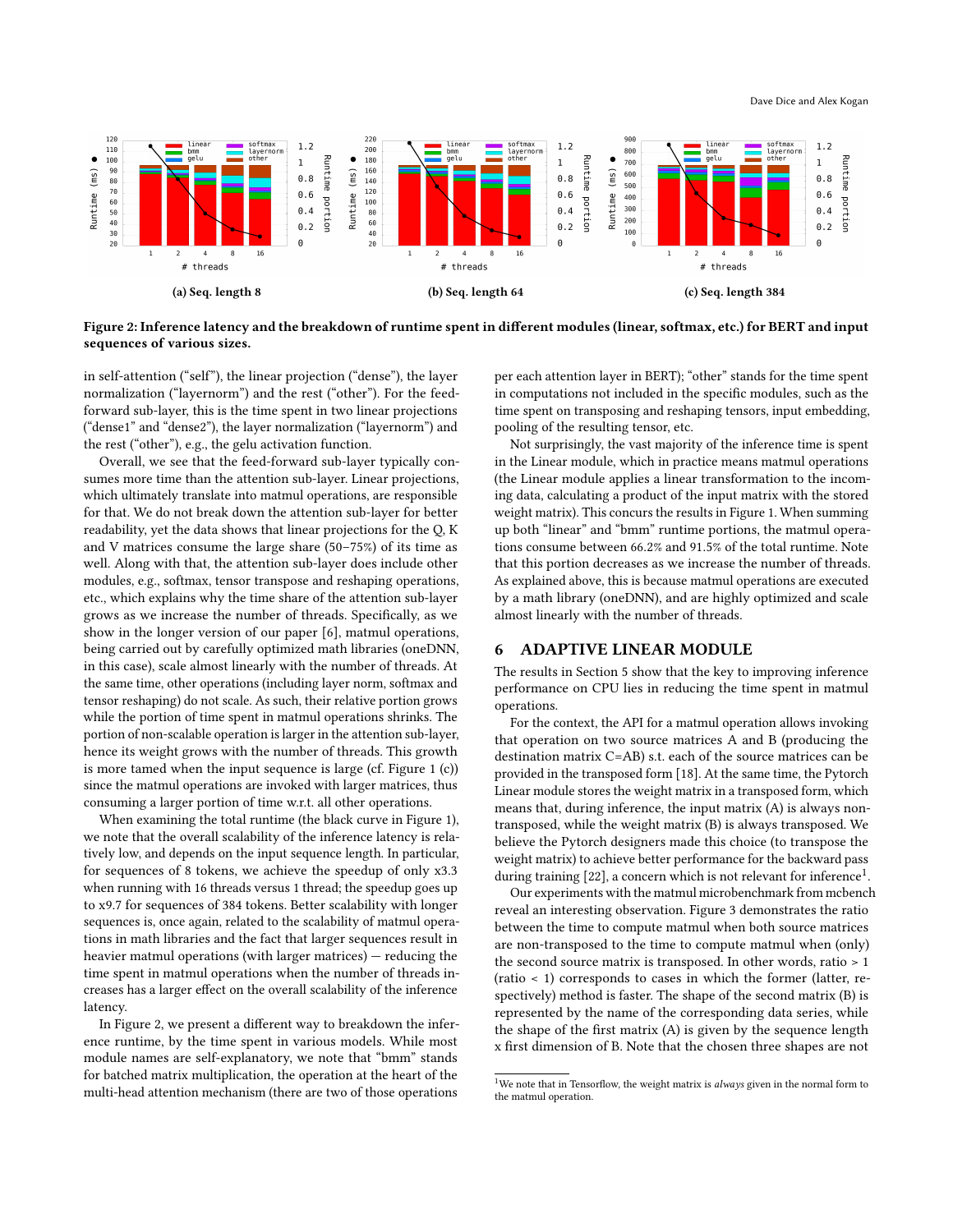Optimizing Inference Performance of Transformers on CPUs

<span id="page-4-0"></span>

Figure 3: Matmul operation performance as a ratio between the time to multiply two non-transposed matrices and the time to multiply a non-transposed matrix by a transposed one. That is, ratio > 1 corresponds to cases in which the former method is faster, and vice versa.

incidental, and they correspond to the shapes of weight matrices used in Linear modules of the BERT model.

More concretely, Figure [3](#page-4-0) (a)–(d) compare the performance of the matmul operation in oneDNN across different numbers of threads. We see that for shorter sequences, multiplying the non-transposed matrices is almost always faster, and often results in substantial speedups. For longer sequences, the picture is less clear – one way of applying a mutmul operation is faster than the other for one shape but worse for another. In general, the faster way of applying a matmul operation depends on the shape of the source matrices and the number of threads used. We also confirmed that this observation is not unique to oneDNN, and is reproducible, at least to some extent, with other math libraries. Figure [3](#page-4-0) (e) and (f) show the results obtained with MKL and OpenBLAS libraries, respectively (for the latter, we used the benchmark included in the library sources; for brevity, we include only the result for 16 threads).

One may wonder about the reason for this performance difference. In oneDNN, much like in any math library for high-performance matmul calculation [\[9\]](#page-6-17), the matmul operation is coded in assembly, and each of the matmul variants (e.g., one with both source matrices in the normal form vs. one in which the second matrix is transposed) results in a different code path, which generates different memory access patterns. Based on the profiling information produced by perf, we observe that given a certain configuration (i.e., the same source matrix shapes and the number of threads), both variants have a similar number of L1 data cache misses, but the faster variant has a lower number of L3 cache accesses. This suggests that one reason for performance difference might be the better utilization of L2 cache by one variant over the other.

Given the results in Figure [3,](#page-4-0) we propose the following optimization for the Linear module. Each Linear module is augmented with a transposeFlags array, specifying whether to use a transposed

version of the weights matrix for the forward pass (inference). Entry i of the array corresponds to the sequence length of  $2^i$ ; the array has 10 entries corresponding to the maximal length of 512 tokens. When creating a Linear module with the given weights shape  $[$ in, out], we generate random matrices with the shape  $[2^i, in]$ , for each  $0 \le i < 10$ , and measure the time to perform a matmul operation when the weight matrix is transposed or not. Based on the result, we set the corresponding entry transposeFlags[i]. During the inference time, given the input of shape  $[length, in]$ , we calculate  $s = \lfloor \log(length)]$ , and based on the flag in transposeFlags[s], perform the matmul operation with either weight matrix transposed or not.

To avoid the overhead of transposing the weight matrix during inference, we keep both variants of the weight matrix (transposed and non-transposed one). This doubles the memory footprint of the Linear module. While it might not be a concern on some CPU deployments, there are several ways to mitigate this drawback. First, some shapes always prefer one form over the other, for all thread counts (e.g., the shape 3072-768 in Figure [3](#page-4-0) (a)–(d)). For this case, we can keep only the relevant variant of the weight matrix. Second, the length of the input can be known prior to the deployment of an inference server, e.g., in a farm of inference servers, certain servers can be configured to handle input of a certain sequence length. Once again, in this case we can keep only the relevant variant of the weight matrix. Finally, if the input range is dynamic, one can store one variant of the weight matrix and transpose on-demand. The selection of the stored variant can be also dynamic and tuned based on the actual input lengths seen during the runtime. All those mitigation ideas are left for the future work.

We note that transposeFlags can be shared among Linear modules of the same shape. We use a key-value map (dictionary) to store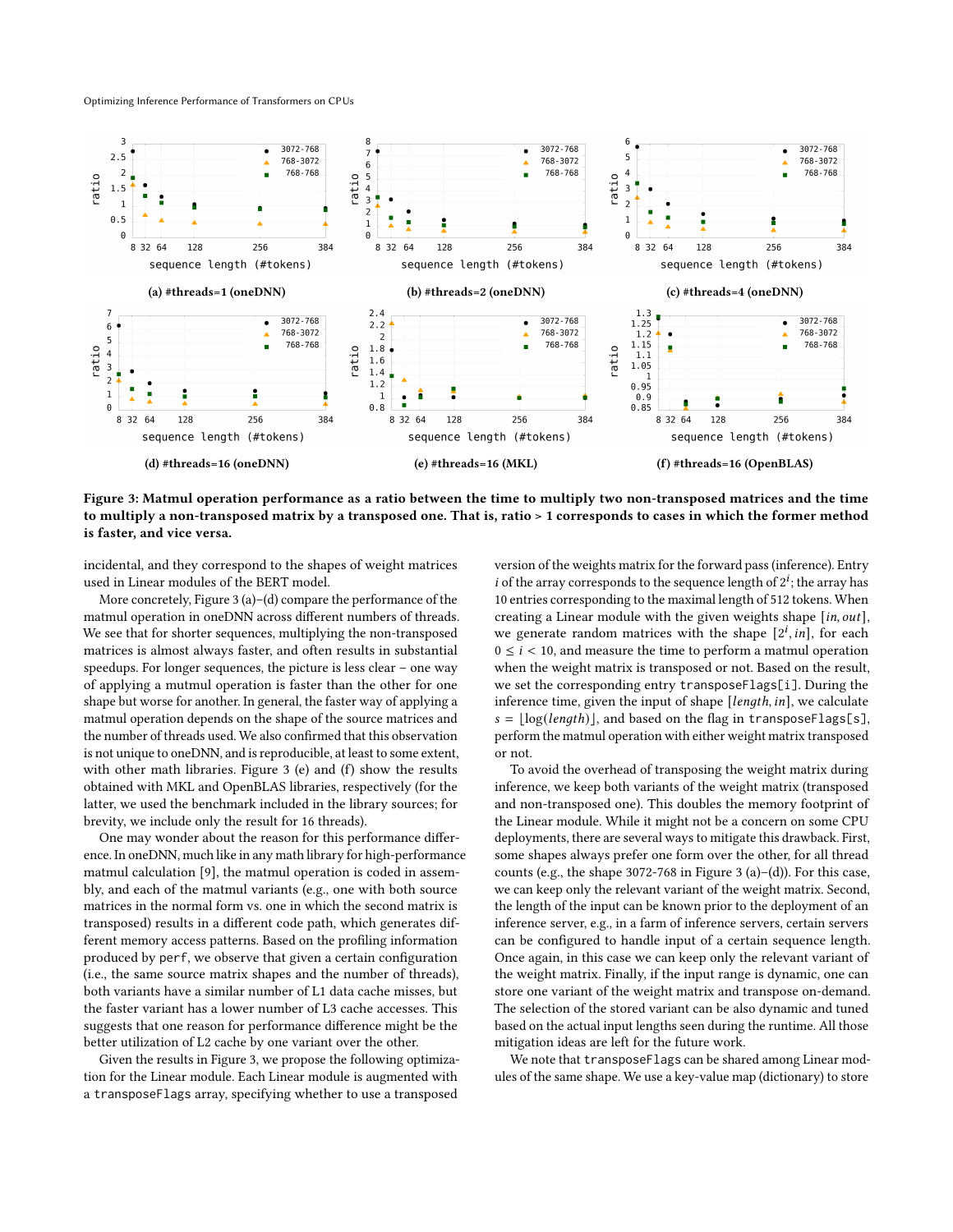<span id="page-5-1"></span>

|          | sequence length |        |                          |        |        |                       |              |        |            |              |             |
|----------|-----------------|--------|--------------------------|--------|--------|-----------------------|--------------|--------|------------|--------------|-------------|
| #threads |                 |        |                          | 64     |        |                       | 384          |        |            |              |             |
|          | onednn          | onednn | onednn                   | onednn | onednn | onednn                | onednn       | onednn | onednn     | mkl          | mkl         |
|          | base            | normal | almo                     | base   | normal | almo                  | base         | normal | almo       | base         | script      |
|          | 115             | 82     | $79 \pm 1 \times (1.46)$ | 216    | 193    | 162(x1.33)            | $884 \pm 31$ | 1009   | 807(x1.10) | $967 \pm 15$ | 861         |
| $\Omega$ | 83              | 50     | $50 \pm 1$ (x1.66)       | 133    | 105    | $97 \pm 1 \, (x1.37)$ | $471 \pm 29$ | 512    | 413(x1.14) | 522          | 453         |
| 4        | 51              | 34     | 34(x1.50)                | 76     | 64     | 60(x1.27)             | $259 \pm 27$ | 285    | 220(x1.18) | $302 \pm 6$  | 245         |
| 8        | 35              | 27     | 27(x1.30)                | 49     | 45     | 42(x1.17)             | 135          | 148    | 128(x1.05) | 193          | $138 \pm 2$ |
| 16       | 28              | 24     | 24(x1.17)                | 36     | 34     | 32(x1.12)             | $96 \pm 14$  | 97     | 82(x1.17)  | $142 \pm 2$  | $83 \pm 1$  |

Table 1: BERT-base inference latency (ms), for various sequence lengths. The numbers in () show the speedup of onednn-almo over onednn-base. The numbers after the  $\pm$  sign specify the standard deviation when it is larger than 1% of the mean.

transposeFlags arrays where the  $[$ in, out] tuple of corresponding Linear modules serves as a key. Thus, when initializing the transposeFlags array, we query the dictionary first, and if such a shape has been already profiled, we reuse the resulting array, skipping the profiling phase for that Linear module. For the BERT model, this optimization allows us to reduce the number of profiling phases from 73 (6 Linear modules per each of the 12 self-attention layers plus one for the input embedding) to 3 (one per each different shape). We emphasize that the profiling is run only once, during the initialization of the model (and its corresponding Linear modules), and is not invoked during inference.

Table [1](#page-5-1) compares the performance of the HuggingFace inference benchmark run on top of several Pytorch variants as described below. Each experiment is run five times in the same configuration, and mean results are presented. We also present the standard deviation for the cases where it was relatively high. The variants we evaluate are mkl-base, which is the Pytorch version installed from pip (and uses MKL); mkl-script, which is the base version run in the torchscript mode (which creates "a serializable and optimizable models from PyTorch code" [\[23\]](#page-6-37) and therefore is a recommended mode for inference [\[24\]](#page-6-38)); onednn-base, which is the Pytorch version built from sources and uses oneDNN; onednn-normal, which is the onednn-base version in which the weight matrix is stored in a normal (non-transposed) shape; and onednn-almo, which is the onednn-base version with the Adaptive Linear Module Optimization (ALMO). We note that the first two variants are included for reference only, to demonstrate that they perform mostly on-par with (and, at times, worse than) onednn-base. Thus, we include them for one case only, for brevity. We also note that the torchscript mode has a smaller impact when applied to oneDNN-based variants, shaving about 7-9 ms from the reported latency in each case. The qualitative comparison between oneDNN-based variants does not change, however (although, quantitatively, the torchscript mode leads to even larger speedups for the ALMO optimization). Therefore, we do not include the torchscript mode results for those variants.

The improvements in the inference latency achieved by the adaptive Linear module optimization, as can be seen in Table [1,](#page-5-1) correlate strongly with the results in Figure [3.](#page-4-0) Specifically, higher speedups are achieved on shorter sequences and fewer number of threads, which are exactly the settings where the ratios depicted in Figure [3](#page-4-0) are the highest. We also note the need for adaptivity – while onednn-normal performs well on shorter sequences, its performance suffers on longer ones, which is exactly the settings in which,

<span id="page-5-2"></span>

|                | sequence length |            |        |            |        |             |  |  |  |
|----------------|-----------------|------------|--------|------------|--------|-------------|--|--|--|
| #threads       |                 |            |        | 64         | 384    |             |  |  |  |
|                | onednn          | onednn     | onednn | onednn     | onednn | onednn      |  |  |  |
|                | base            | almo       | base   | almo       | base   | almo        |  |  |  |
|                | 116             | 79 (x1.47) | 216    | 162(x1.33) | 860    | 809 (x1.06) |  |  |  |
| $\overline{2}$ | 83              | 50(x1.66)  | 133    | 97 (x1.37) | 472    | 416(x1.13)  |  |  |  |
| $\overline{4}$ | 50              | 35(x1.43)  | 76     | 60(x1.27)  | 250    | 221(x1.13)  |  |  |  |
| 8              | 35              | 28(x1.25)  | 49     | 41(x1.20)  | 135    | 128(x1.05)  |  |  |  |
| 16             | 29              | 24(x1.21)  | 36     | 32(x1.12)  | 112    | 82 (x1.37)  |  |  |  |

Table 2: RoBERTa inference latency (ms).

<span id="page-5-3"></span>

|                | sequence length |            |        |            |        |             |  |  |  |
|----------------|-----------------|------------|--------|------------|--------|-------------|--|--|--|
| #threads       |                 |            |        | 64         | 384    |             |  |  |  |
|                | onednn          | onednn     | onednn | onednn     | onednn | onednn      |  |  |  |
|                | base            | almo       | base   | almo       | base   | almo        |  |  |  |
|                | 58              | 38(x1.53)  | 108    | 81 (x1.33) | 437    | 402(x1.09)  |  |  |  |
| $\overline{c}$ | 41              | 24(x1.71)  | 67     | 49 (x1.37) | 226    | 210 (x1.08) |  |  |  |
| 4              | 26              | 17(x1.53)  | 39     | 30(x1.30)  | 120    | 111(x1.08)  |  |  |  |
| 8              | 18              | 14 (x1.29) | 25     | 21(x1.19)  | 69     | 65(x1.06)   |  |  |  |
| 16             | 14              | 12(x1.17)  | 18     | 16(x1.12)  | 45     | 41(x1.10)   |  |  |  |

Table 3: DistilBERT inference latency (ms).

according to Figure [3,](#page-4-0) multiplying the transposed weight matrix is faster. The adaptive variant selects the correct shape in each case, performing on-par or better than the other two oneDNN-based variants.

We note that our findings extend to other Transformer-based models. For instance, Tables [2](#page-5-2) and [3](#page-5-3) present the results for RoBERTa and DistilBERT, respectively, in their "base" configuration. These results qualitatively concur those of BERT.

## <span id="page-5-0"></span>7 DISCUSSION

In this paper we present the analysis of the inference performance for BERT, one of the most prominent models for NLP based on the Transfomer architecture, on CPU-based systems. The analysis demonstrates clearly that the way to speeding up inference lies through the optimization of the matmul operation. Based on this observation, we investigate three optimizations for speeding up matmul operations, and describe one of them, called ALMO, in this short paper. The ALMO optimization leads to the inference speedup of up to x1.71 for Transfomer-based models over established baselines. The optimizations, including ALMO, do not require any changes to the implementation of those models, and they do not affect their accuracy. We further note that while the focus of our work has been the Transfomer architecture, our results are applicable to any machine learning model in which matmul operations consume a significant portion of the inference time.